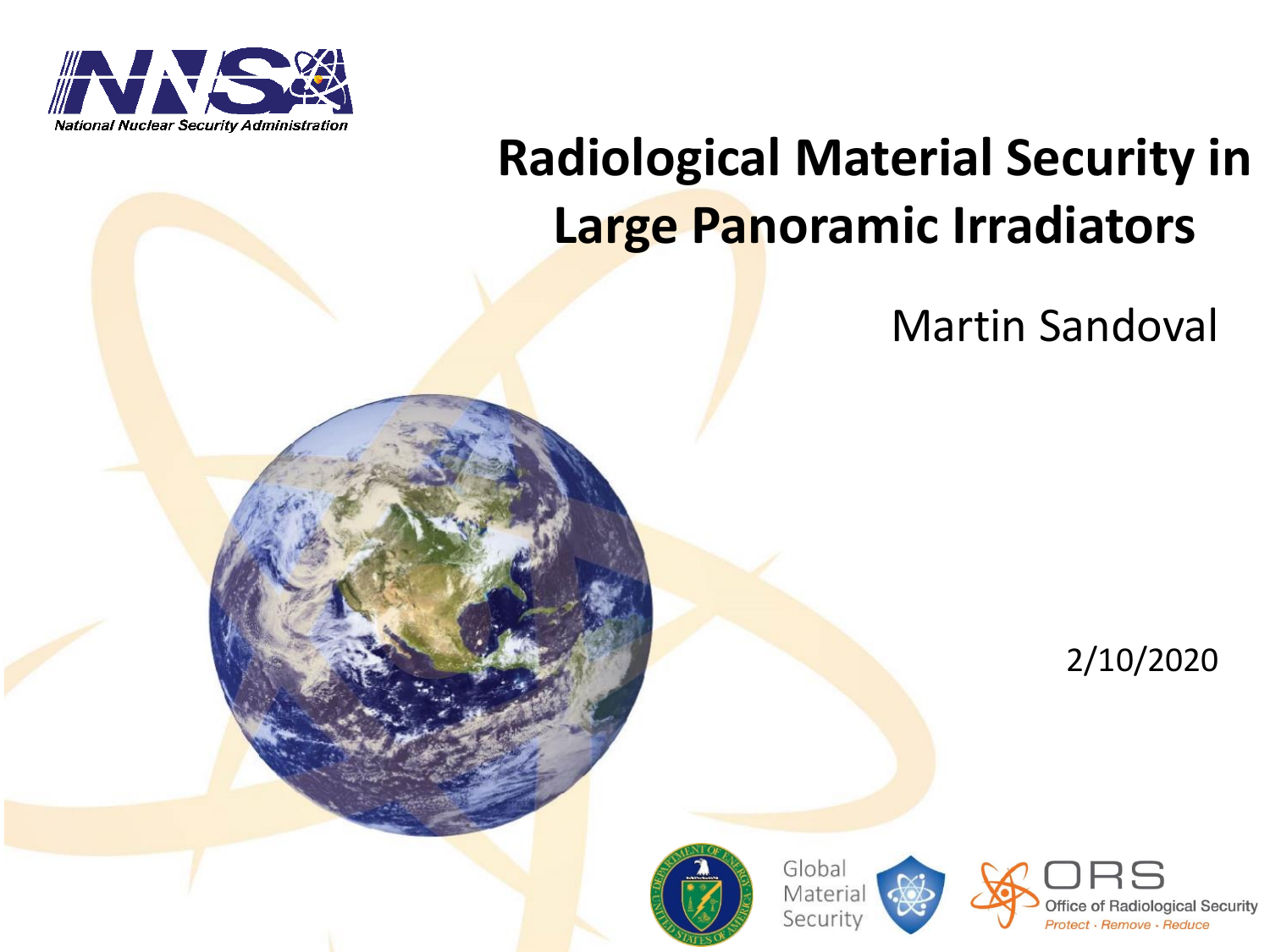

#### **Introduction**

- Large panoramic irradiators (LPI) are widely used to sterilize medical supplies, food products, spices, cosmetics, and other consumable goods
- Approximately 50 commercial irradiators are in operation in the United States and over 200 are in operation worldwide
- Review security concepts implemented by US DOE/ORS at LPI facilities

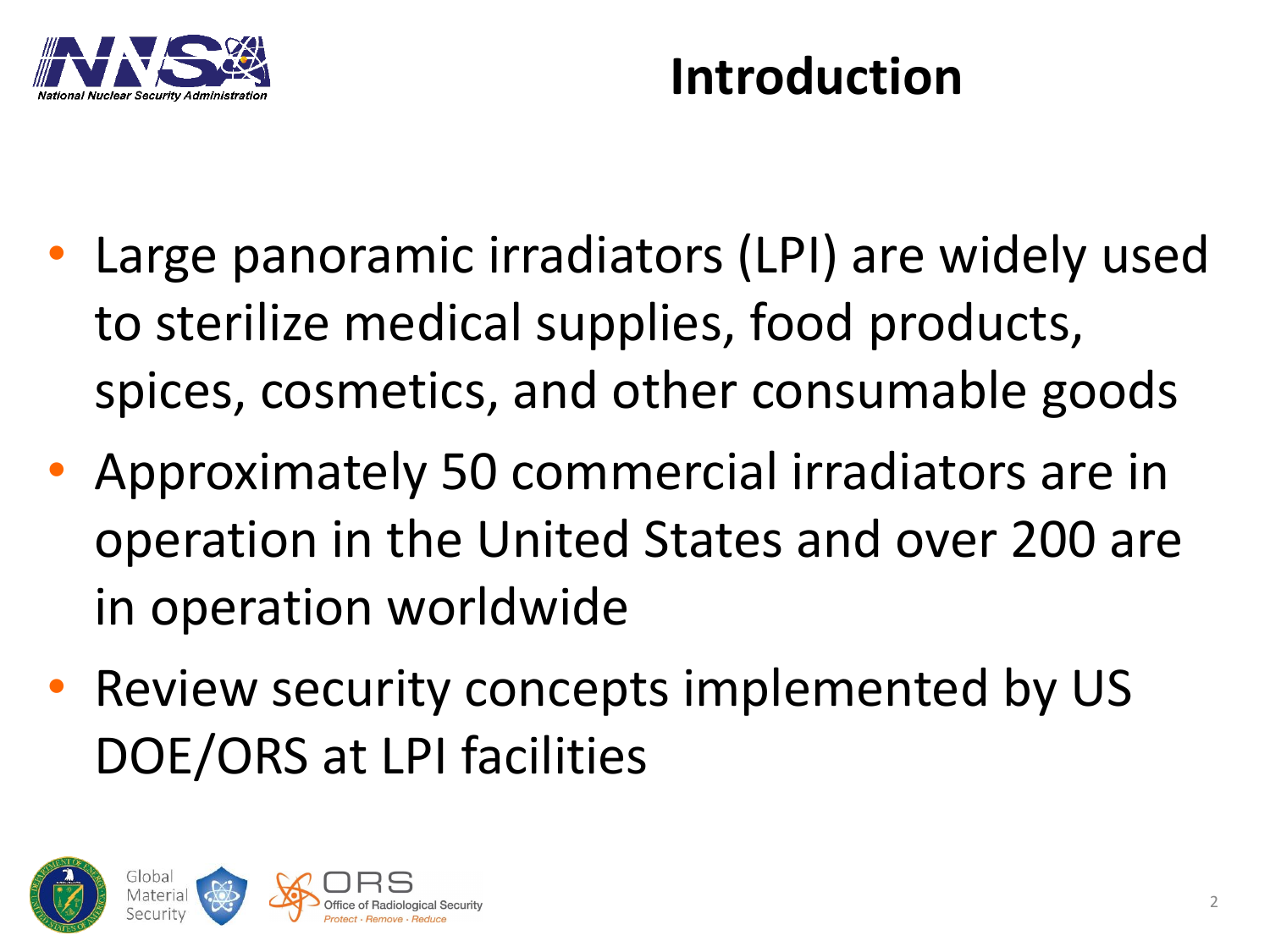

- Each irradiator has millions of curies of Co-60
- Source material is an interest to terrorist and criminal organizations
- Radiological Dispersal Device (RDD) or Radiological Exposure Device (RED)
- The dispersal could be confined to a small area intended to expose a specific population or could be widespread intended to contaminate a large area

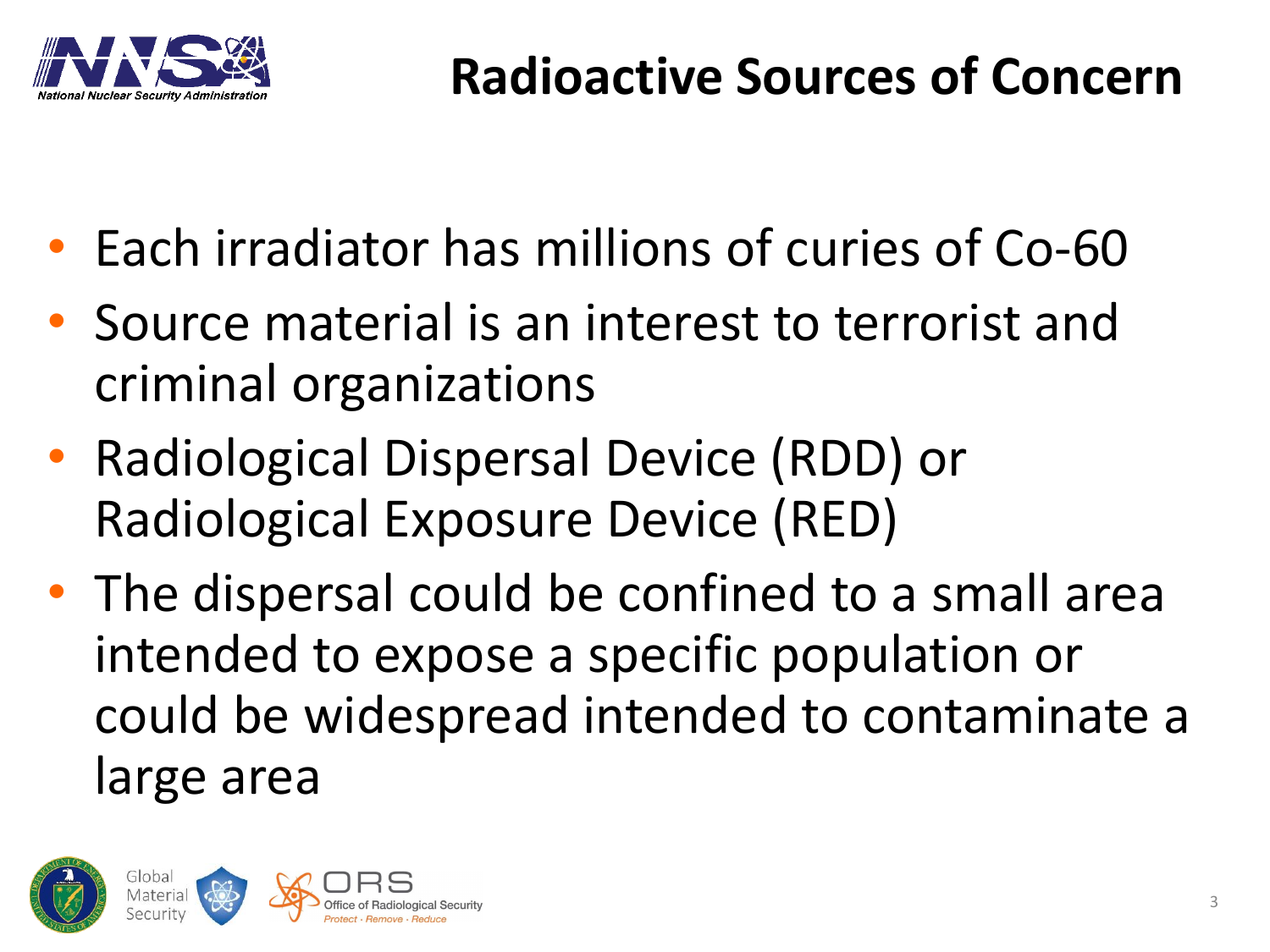

#### **Security Overview**

- The LPI security system should have a high probability of detecting an attempted attack and delay the removal of the source material
- Minimize disruption to operations at the facility
- Detection, Delay, and Response
- Continuous and Balanced Protection
- Layers of Protection

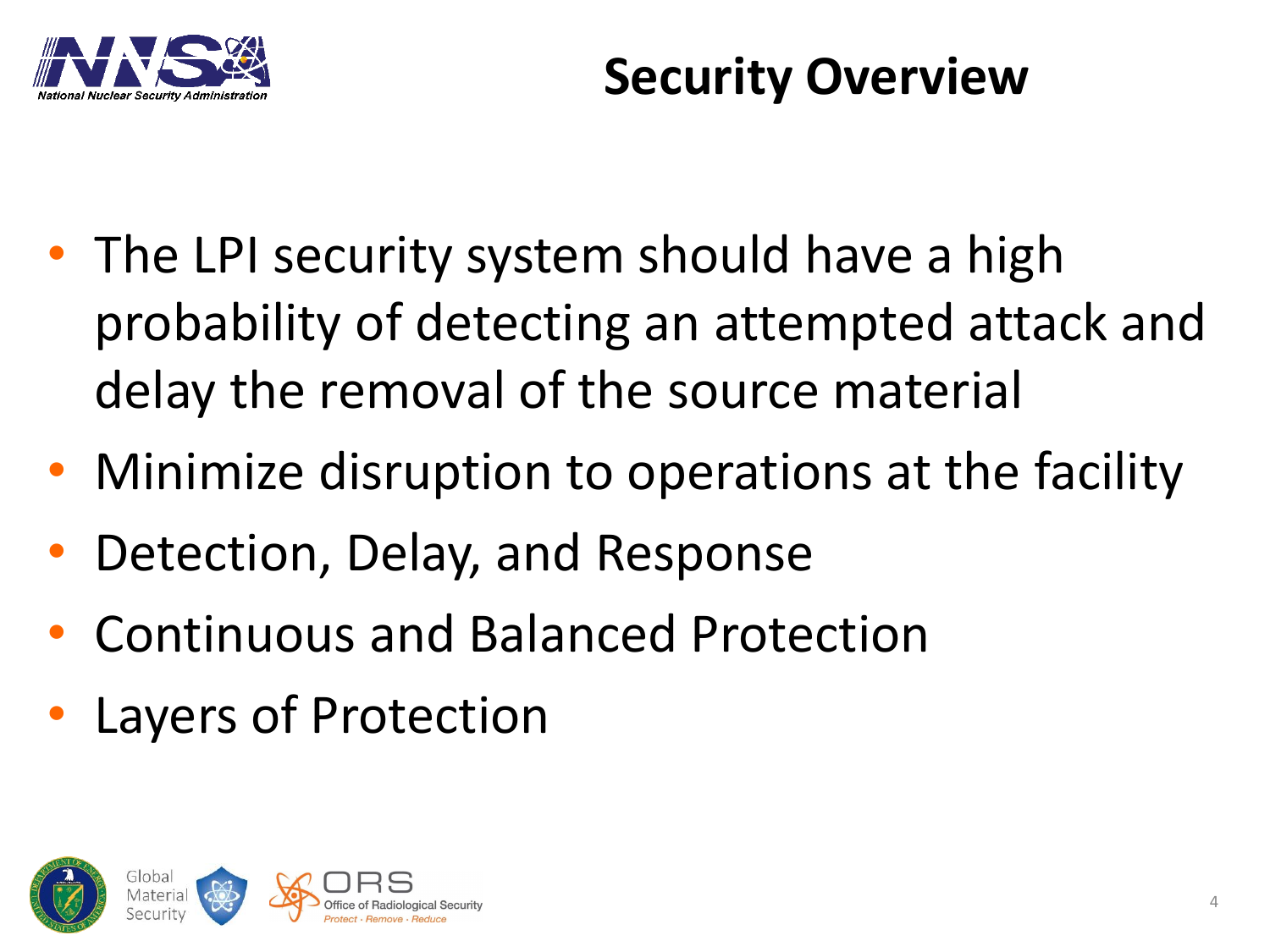

#### **Detection**

- Discovery of an adversary's action
- Typically accomplished by stimulating a sensor
- Effective detection also includes alarm assessment
	- Video assessment vs
	- Human detection and assessment
- True alarm, False alarm, Nuisance alarm

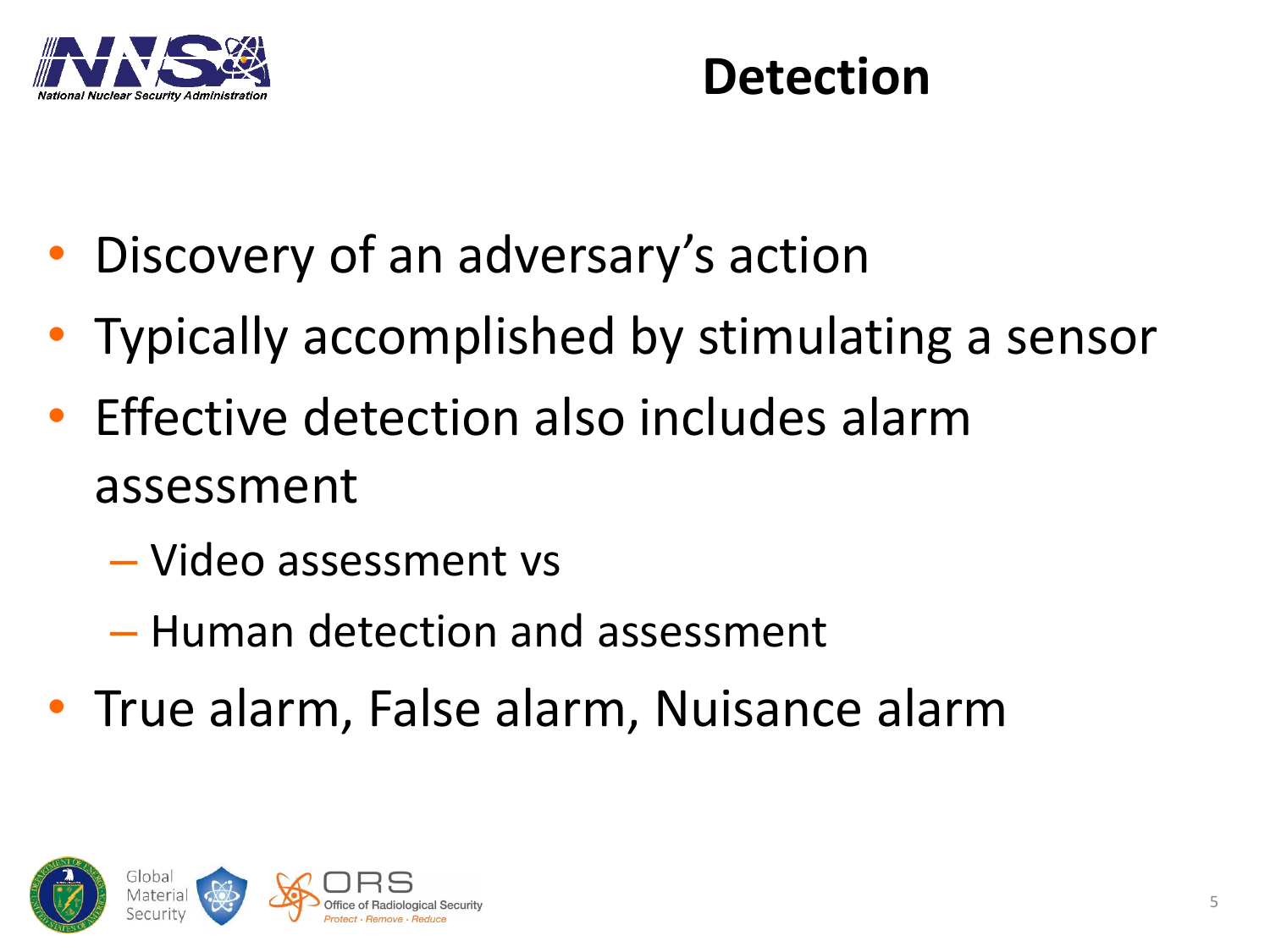

# **Delay**

- Delay is intended to slow the adversary along the path to the intended target or at the target
- Delay elements must be placed after detection
- Access Control
	- Security element that controls which persons have access to a room or space
	- Access control systems can also be used to deactivate, or shunt, a detection element

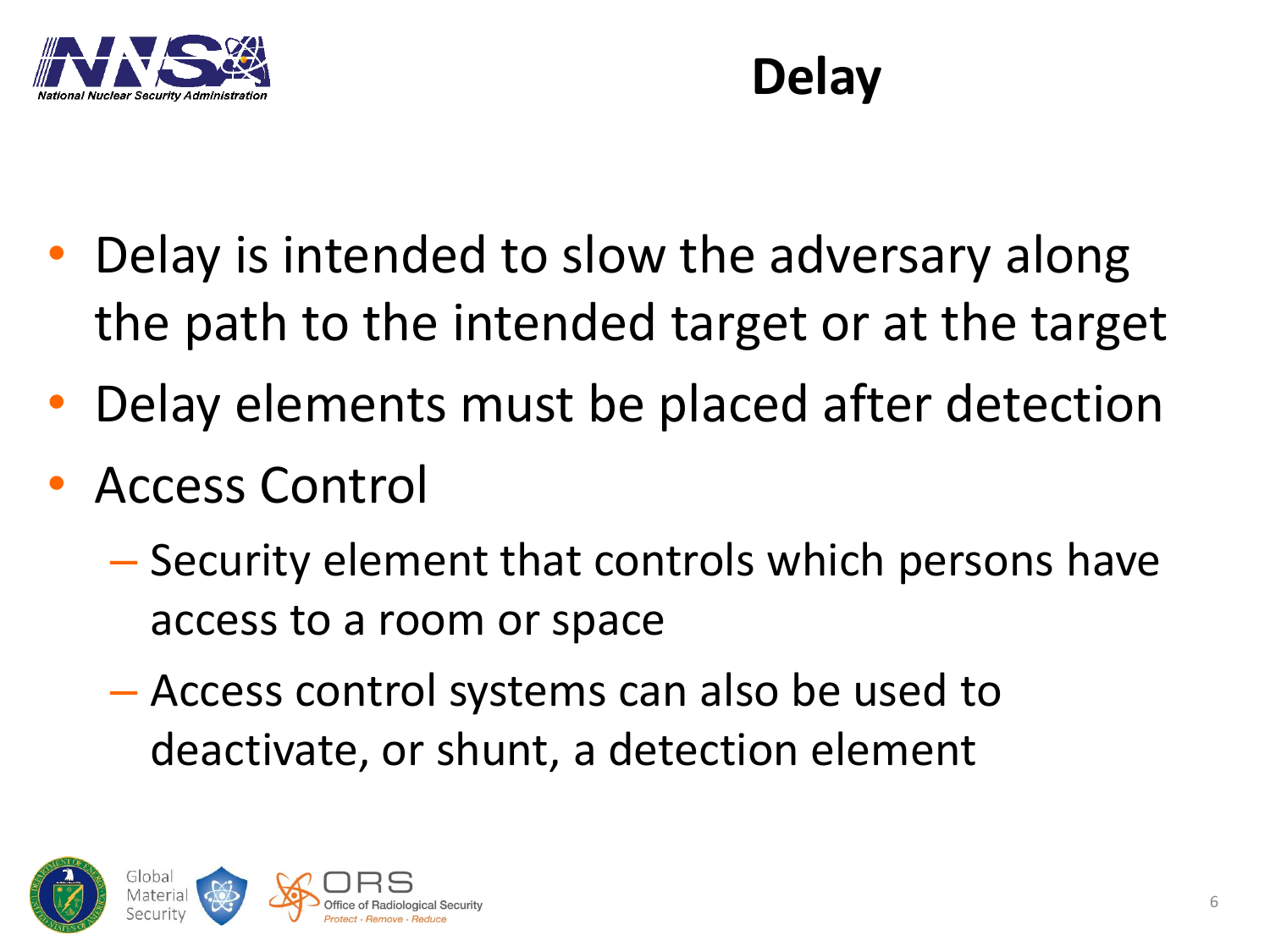

#### **Response**

- Response is the human element that is used to interrupt and stop an adversary's actions
- A good response requires an appropriate number of responders with appropriate weapons to stop an adversary
- Not covered because of the special intricacies associated with jurisdictional authority and localized tactical procedures

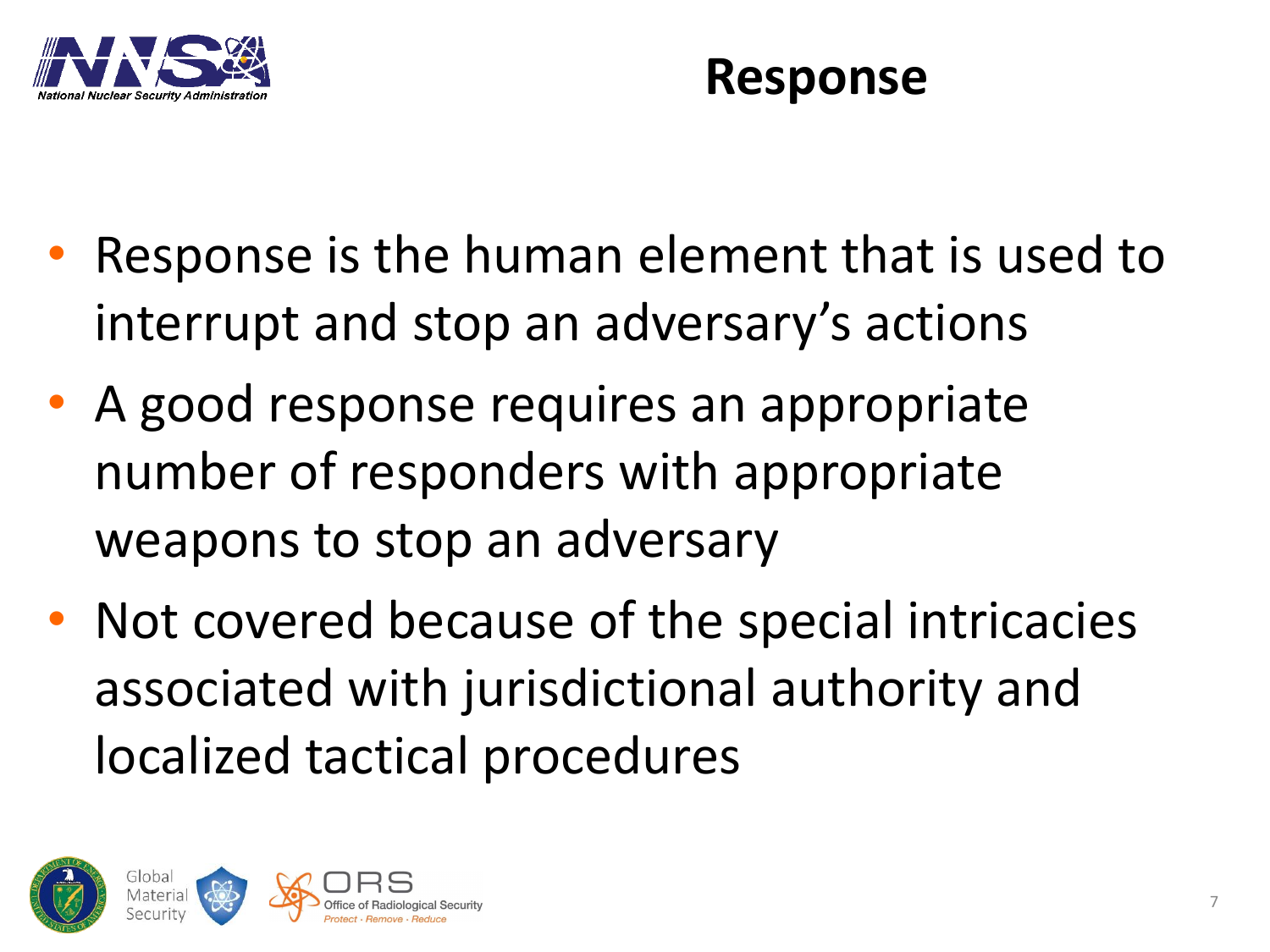

- All elements of the security system being equally difficult to defeat with no gaps in coverage
- Detection is consistent with no gaps in detection, and delay is the same no matter how an adversary enters an area
- No alternative means of entry that provide an adversary any advantage

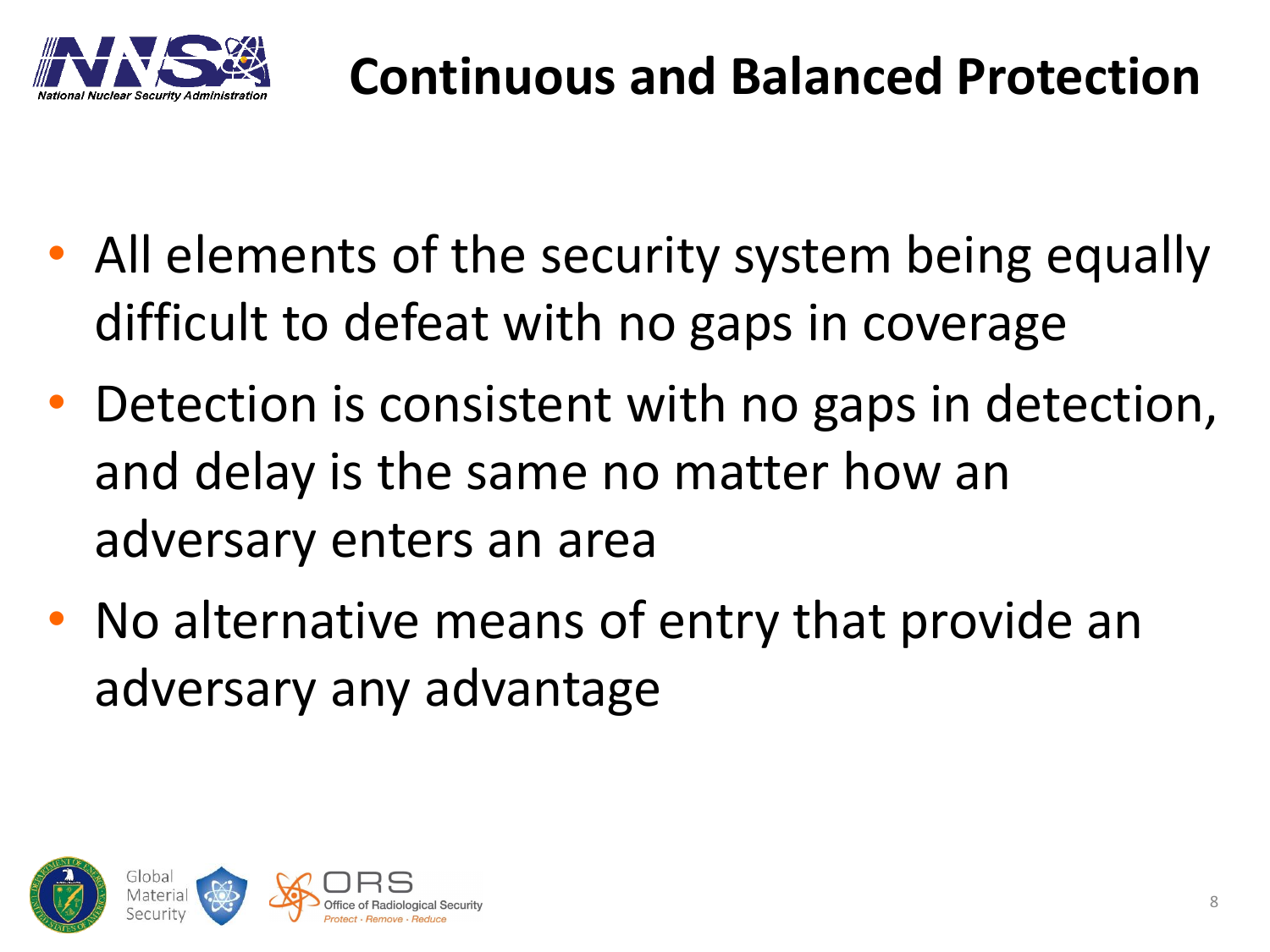

## **Layers of Protection**

- Also referred to as protection-in-depth
	- Multiple levels of continuous and balanced security elements in an adversary's path to a target or attack goal
- Each layer may not be equal, and the effectiveness may be quite different, but in general the layers should be more difficult to defeat or avoid closer to the target
- Access through each layer should be granted only to individuals who have legitimate work-related activities in that specific area
- The security system should isolate the source from the other areas of the facility, and the security system of the facility should isolate it from the general public

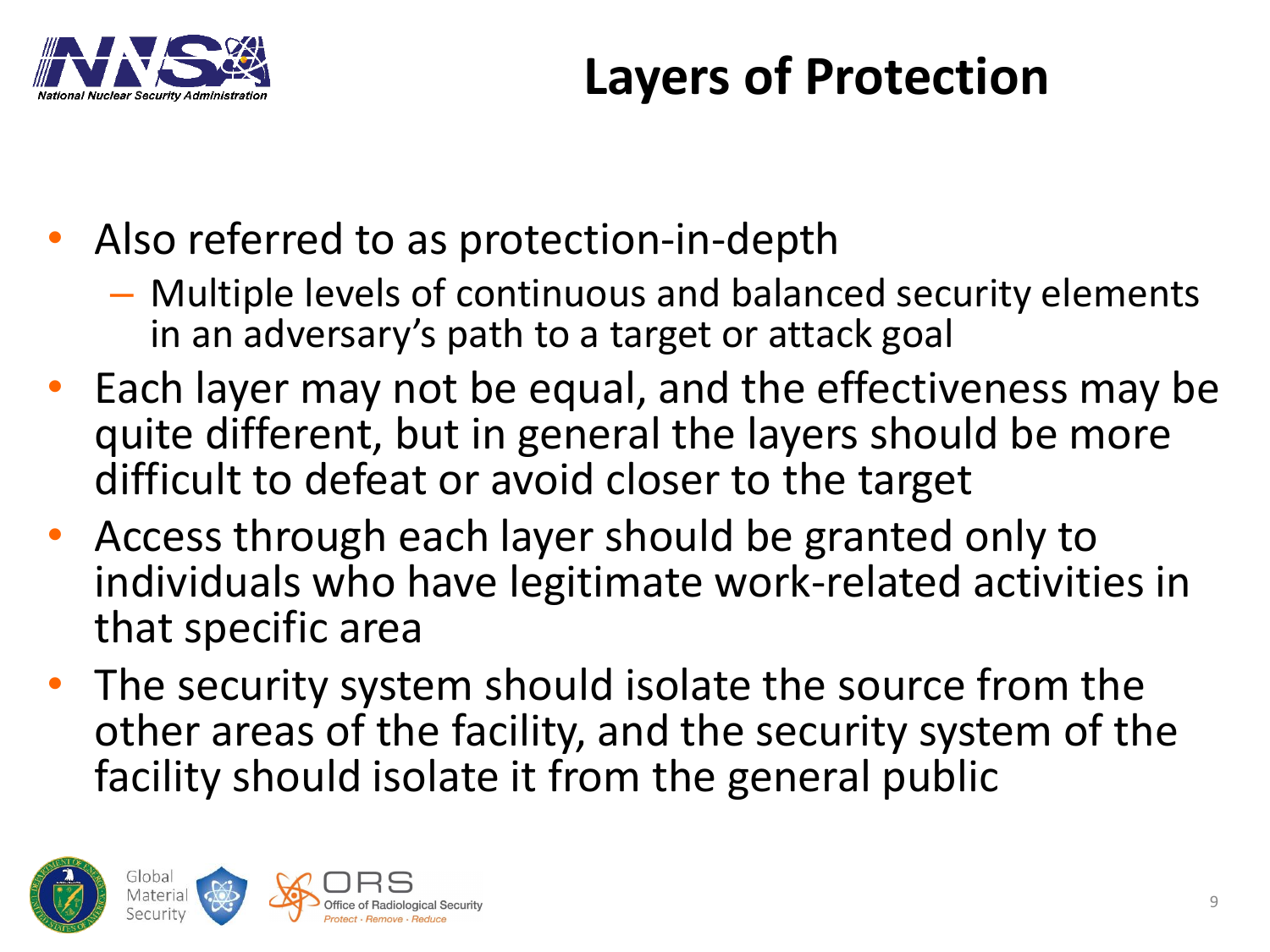

## **LPI Security Concepts and Lessons Learned**

- Intrusion Detection and Assessment
	- Balanced Magnetic Switches (BMS) on doors
	- Motion sensor to cover surfaces, including door
	- Duress buttons/switches located were facility personnel are located
	- Focus should be on detection at the outer layers and delay closer to the target area
	- Detection sensors within the source containment should only be activated when the source rack is in the down position or when no personnel are present on site





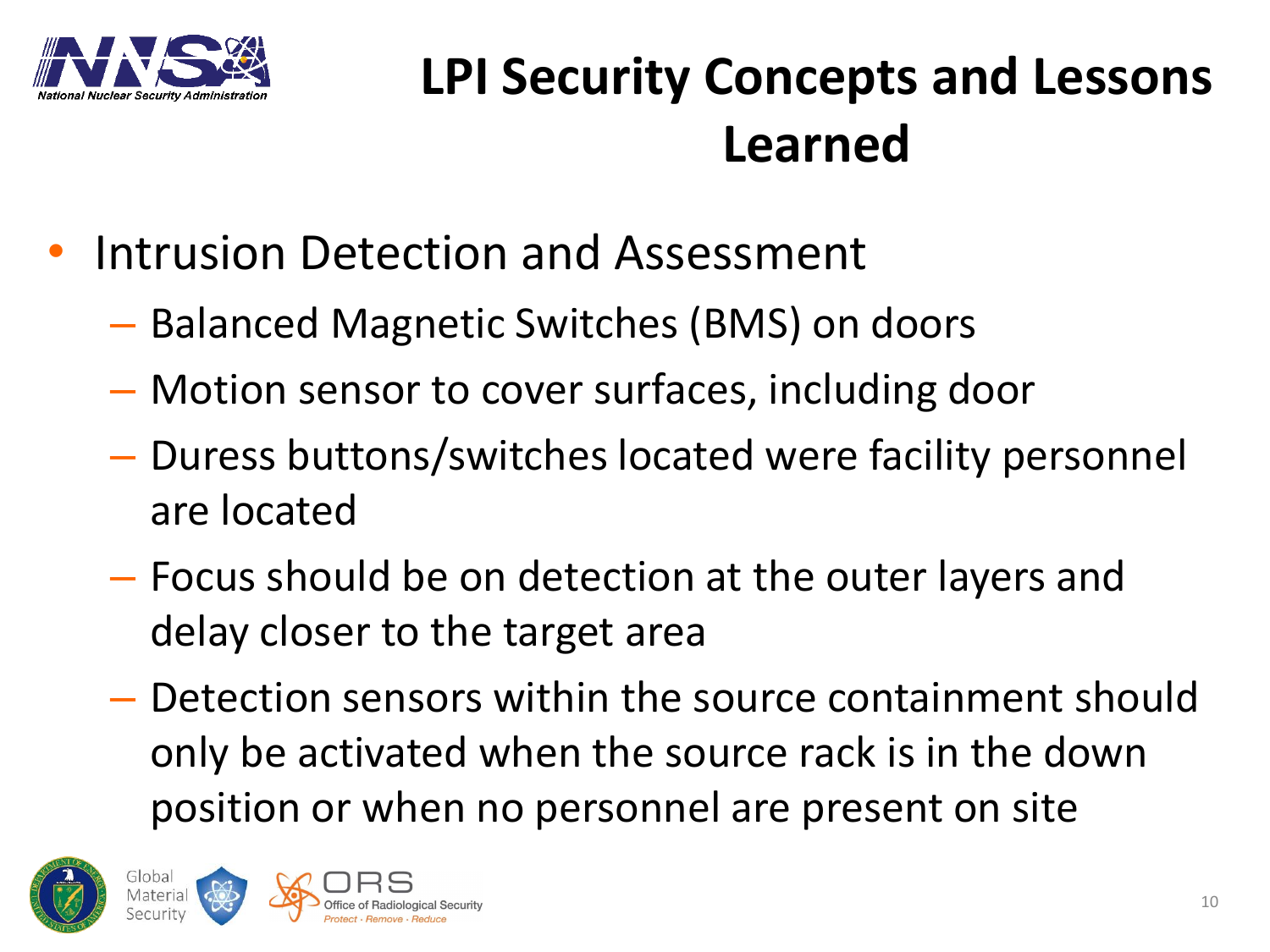

# **LPI Security Concepts and Lessons Learned (con't)**

- Pressure pads, independent of the safety system, should be positioned inside the source containment boundary entrances
- Fixed assessment cameras should be located to assess the situation of an alarm generated by any sensor (duress PIN, BMS, motion sensor, duress button, or pressure pad)
- Assessment cameras should be located outside the high radiation areas in the source containment boundary
- Radiation sensors, for detecting the removal of source material from the source containment, should be installed near the exit points of the source containment boundary

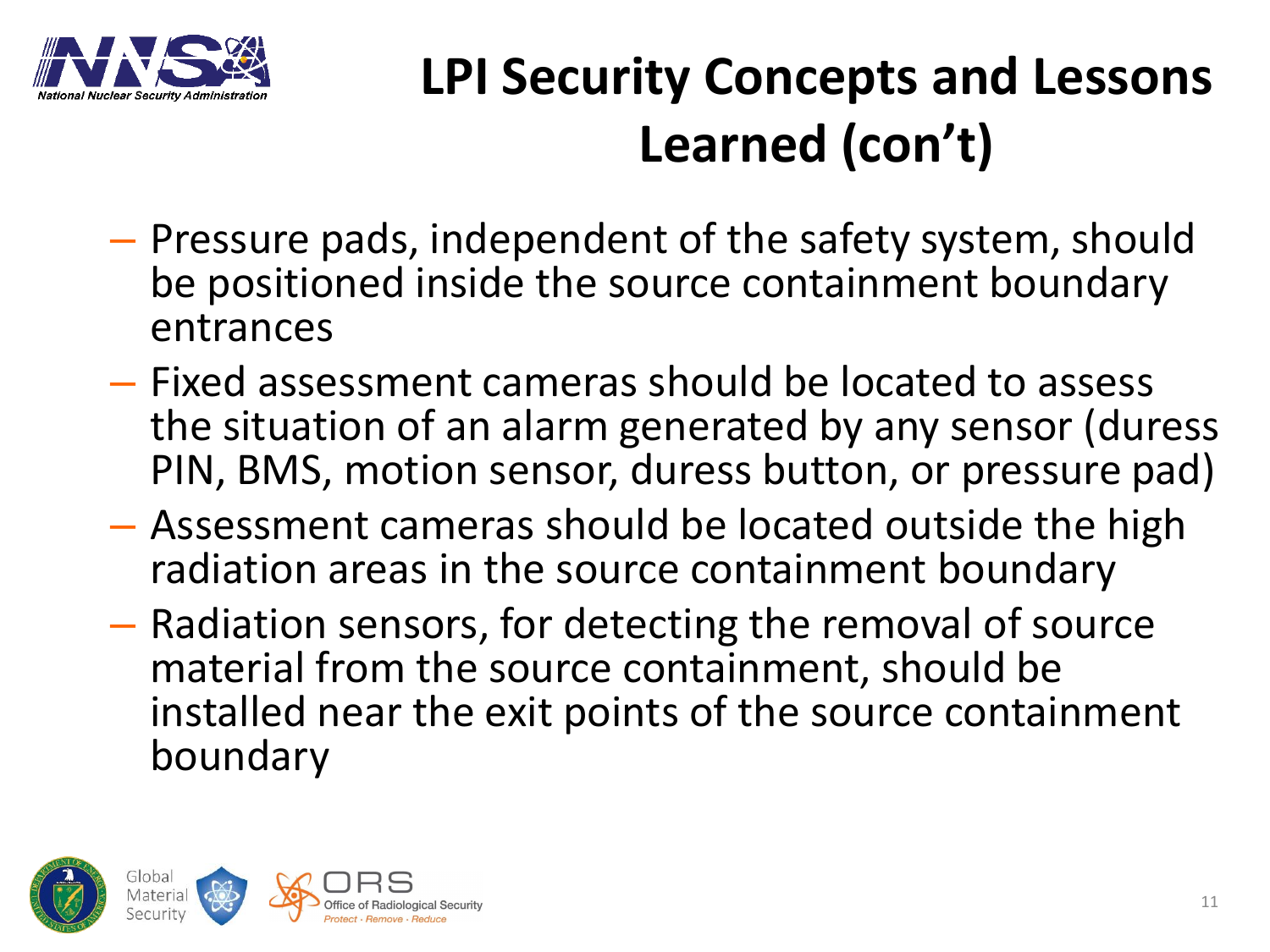

# **LPI Security Concepts and Lessons Learned (con't)**

- Delay, Structural Elements, and Access Control
	- Two-factor access control should be implemented on the control room door
	- Two-person / two-factor access control should be implemented on the source containment boundary door(s)
	- $-$  Openings greater than 96 in<sup>2</sup> in the control room and source containment boundary should be covered with grates or expanded metal mesh.

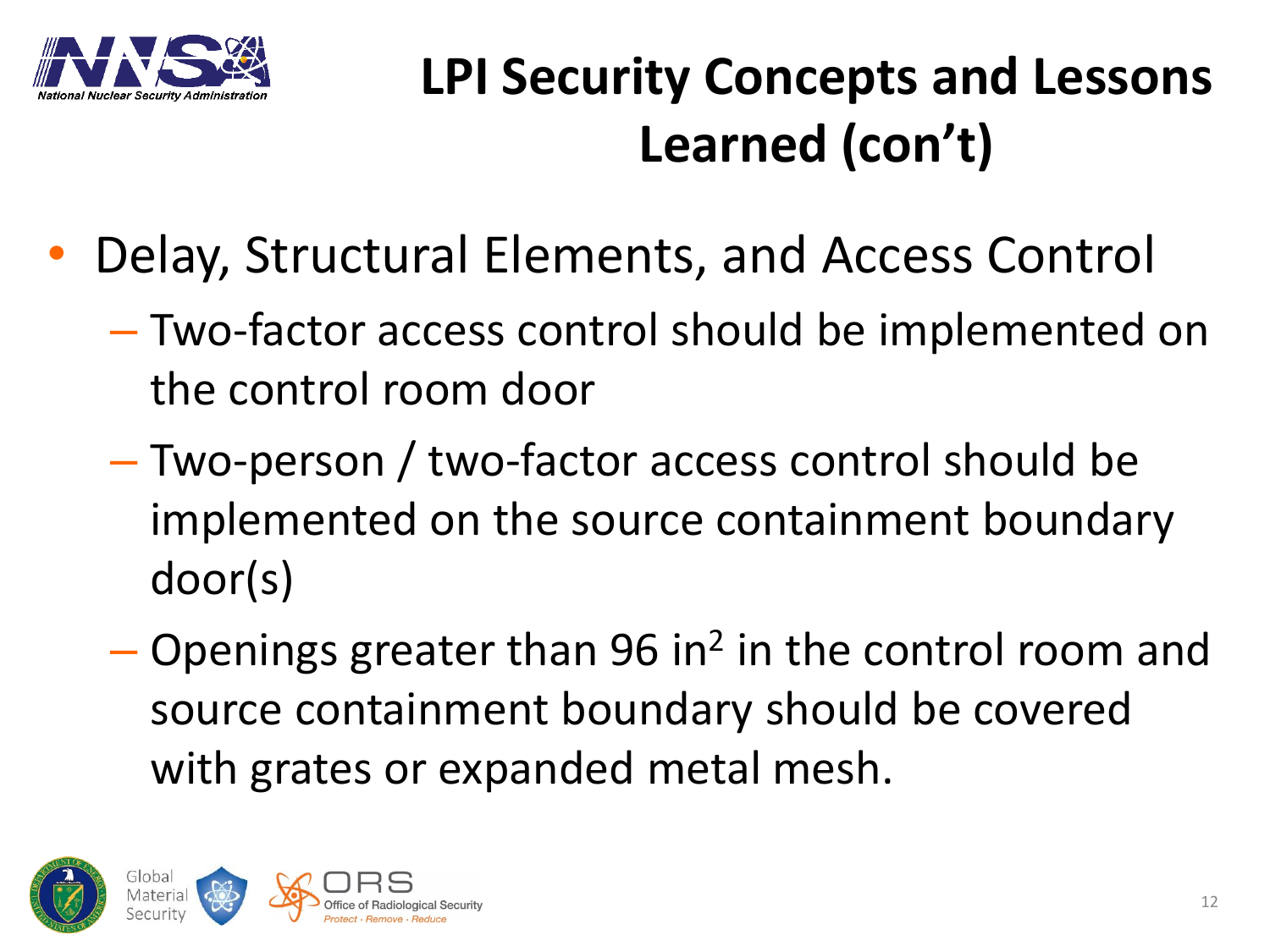

# **LPI Security Concepts and Lessons Learned (con't)**

- A cage to house the source removal tools should be constructed
- A cost effective option to designing and manufacturing a cage is to use a commercial vault/safe
- If practical, all IT infrastructure should be collocated and positioned in a space that is already protected.
- Alarms should be monitored and assessed on-site or off-site 24-hours/day, 7-days a week